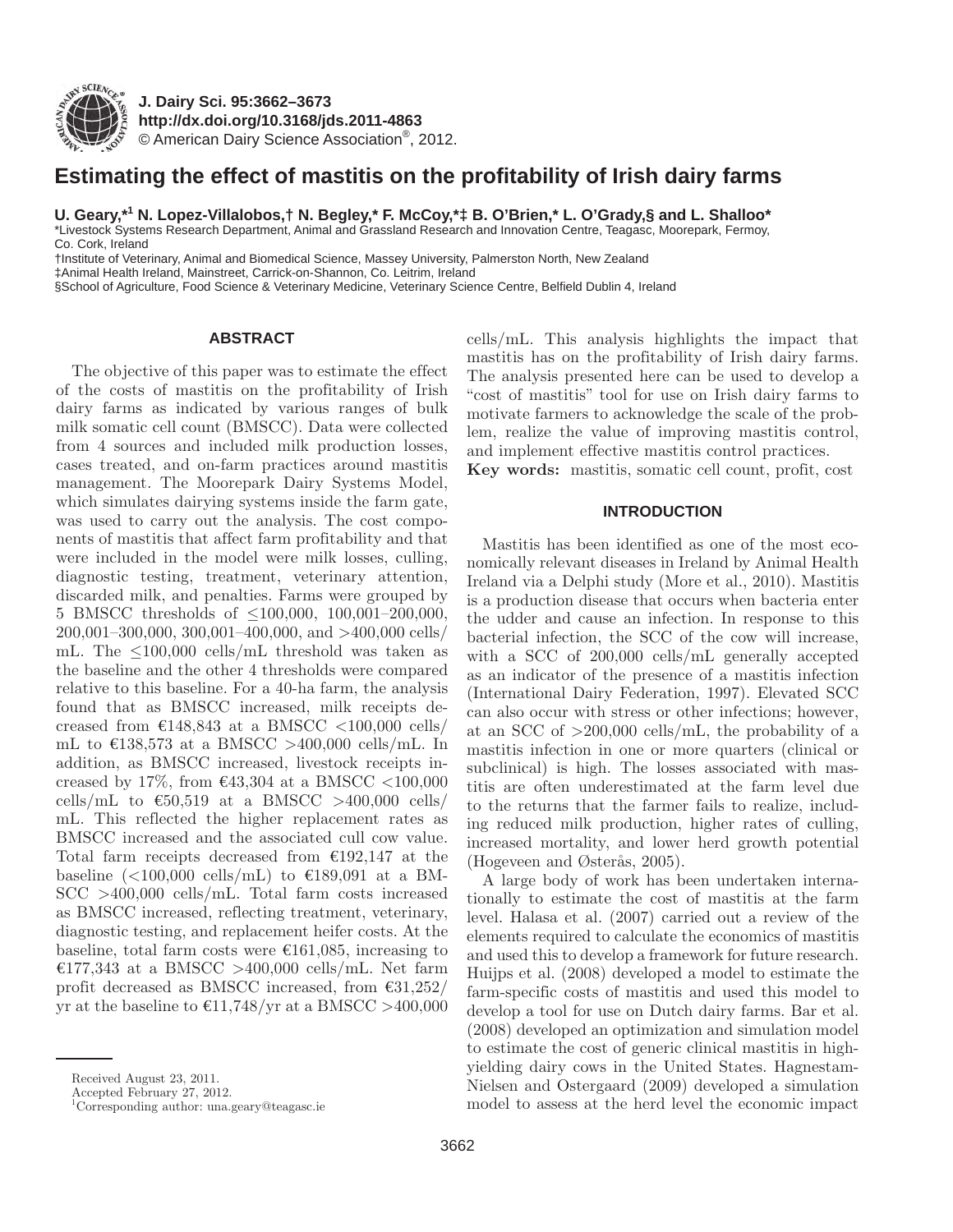of reducing the incidence of clinical mastitis on Swedish dairy farms. Cha et al. (2011) developed a dynamic optimization and simulation model to estimate the cost of 3 different types of clinical mastitis at the individual cow level to help identify the economically optimal management decision for each type of mastitis. The cost components captured in these studies included milk production losses, diagnostics, treatment, labor, discarded milk, reduced milk yield, veterinary, culling, reduced milk and product quality, incidence of other diseases, and penalties.

Dairy farming in Ireland is characterized by low-cost, grass-based milk production, with an average farm size of 40 ha (O'Donnell et al., 2008). As Irish dairy farmers strive to expand in a post-quota environment (i.e., following abolition of the European Union milk quota system), a considered economic assessment of the farm is essential. Avoidable losses, such as those associated with mastitis, need to be minimized to ensure the sustainability of the farm business in a competitive world dairy market. The cost of mastitis and the effect it has on the profitability of the seasonal milk production system used on Irish dairy farms utilizing Irish-specific data has not, to date, been examined. This analysis can be used to highlight to Irish dairy farmers the true costs of this disease, thus motivating them to implement effective management practices to improve mastitis control and reduce the associated costs.

The objective of this paper was to estimate the effect of the costs of mastitis, as indicated by various ranges of bulk milk SCC (**BMSCC**), on the profitability of Irish dairy farms. The farms were characterized by 5 BMSCC thresholds of ≤100,000, 100,001–200,000, 200,001–300,000, 300,001–400,000, and >400,000 cells/ mL. The  $\leq 100,000$  cells/mL threshold was taken as the baseline, and the other 4 thresholds were compared relative to this baseline.

#### **MATERIALS AND METHODS**

Biological, farm practice, and cost data were incorporated into the Moorepark Dairy Systems Model (**MDSM**; Shalloo et al., 2004; see description below) to estimate the effect of the costs of mastitis, as indicated by various ranges of SCC, on farm profitability. The cost components associated with mastitis accounted for in this analysis were (1) reduced milk production, (2) culling, treatment of (3) clinical and (4) subclinical mastitis cases, (5) veterinary visits, (6) discarded milk, and (7) penalties. The model estimated the total costs, total milk receipts, and net farm profit for an average dairy farm of 40 ha across each of the 5 BMSCC thresholds, ≤100,000, 100,001–200,000, 200,001–300,000, 300,001–400,000, and >400,000 cells/mL. In Ireland,

the SCC cut-off for collecting milk is >400,000 cells/ mL, as per European Union (**EU**) regulations. The geometric mean SCC (required by EU regulations) for a farm is calculated throughout the year using several tests carried out each month. Common practice across Irish dairy processors is as follows: if the SCC exceeds 400,000 cells/mL in 2 successive collections, then milk collection is discontinued until the SCC has been reduced. The baseline category of  $\leq 100,000$  cells/mL was used because the milk production loss data collected by Kelly (2009) was stratified by SCC category: 51–100,  $101-200, 201-300, 301-400, >400 \ (\times \ 10^3 \ \text{cells/mL}).$ The Kelly analysis demonstrated that measurable milk production losses occurred even at a low SCC threshold of <100,000 cells/mL. In addition, this BMSCC threshold has been used elsewhere in the literature (Huijps et al., 2008).

## *MDSM*

The MDSM (Shalloo et al., 2004) is a budgetary simulation model of a dairy farm. It allows investigation of the effects of varying biological, technical, and physical processes on farm profitability. The model integrates animal inventory, milk production, feed requirements, land and labor utilization, and an economic analysis of the production system. The default parameters of the MDSM were obtained from the results of experiments conducted in Moorepark (Co. Cork, Ireland) in recent years (Dillon et al., 1995; Horan et al., 2005; McCarthy et al., 2007). The model was run while holding the land area constant at 40 ha, based on the average farm size in Ireland (O'Donnell et al., 2008). Land area is treated as an opportunity cost, with additional land rented when required and leased out when not required for on-farm feeding of animals. The MDSM assumed that all male calves were sold and replacement heifers were reared on-farm from birth. Feed energy requirements are calculated in the MDSM based on the net energy required for milk production, maintenance, and BW change (Shalloo et al., 2004). Variable costs (fertilizer, contractor charges, medical and veterinarian fees, AI, silage, and reseeding), fixed costs (machinery maintenance and operating costs, farm maintenance, car, telephone, electricity, and insurance), and market prices (calf, cull cow, and milk) in the MDSM were based on up-to-date costs and prices. The MDSM also includes full labor expenses, where 1 labor unit costs €22,855 per yr (1,848 h). Basic routine costs in relation to mastitis prevention, such as machine maintenance, including liner change, teat disinfectant, machine washing, and dry cow therapy, are also incorporated in the model. The outputs in the model were disaggregated into receipts, costs, and other output indicators.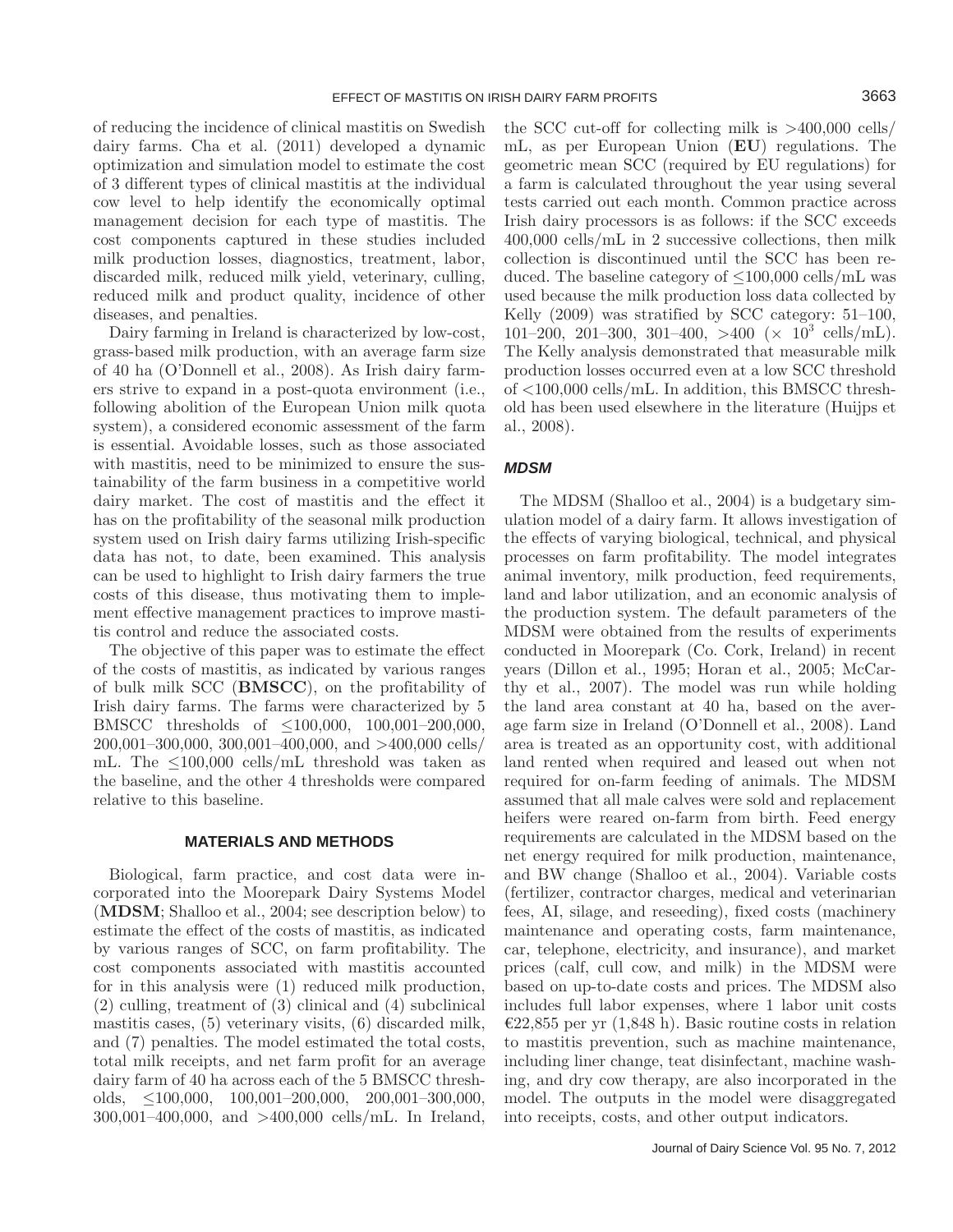*Receipts.* The gross milk price was  $\epsilon$ 0.262/kg, based on a reference of 36.0 g of fat/kg and 33.0 g of protein/ kg used by most Irish dairy manufacturers. Hence, milk payment was based on kilograms of fat  $(\text{\textsterling}3.134/kg)$ plus kilograms of protein ( $6.268/kg$ ). The calf and cull cow prices were based on average prices. Cull cows were valued at  $\epsilon$ 400. Male calves were sold at 1 mo of age and valued at  $€80$ .

*Costs.* Veterinary costs (excluding mastitis costs) included routine animal treatments as well as compulsory annual tuberculosis and brucellosis testing of animals and drugs involved in correction of infertility problems in cows. Artificial insemination costs were based on 1.7 inseminations per conception, with each insemination costing  $\epsilon$ 25.40 plus a service charge of  $\epsilon$ 11.43. Costs associated with operating and servicing the milking parlor were included in the machinery operation and repair costs.

*Other Output Indicators.* The outputs from the model include financial indicators (operating cash flow, profit and loss account, and balance sheet) and physical outputs such as feed budget, nutrient balance sheet, and physical ratios. Farm net profit included total receipts less total costs, including a charge for full labor costs. The fixed cost distinguishes interest costs on an overdraft account from term liabilities. Interest earned on the cash flow in the current account is distinguished from other farm receipts.

Incorporating the costs associated with mastitis into the MDSM model affects the milk supply, feed demand, labor, and livestock movement components within the model. The costs of mastitis incorporated into the MDSM were diagnostics, antibiotics, veterinarian attention, milk production losses, culling, discarded milk, and penalties. Once these mastitis-related costs were incorporated into the model, the effect they had on farm profitability across each BMSCC threshold was examined.

# *Data Sources and Mastitis-Related Cost Components*

The biological, farm practice, and cost data utilized in this analysis to estimate the cost of mastitis at various BMSCC thresholds on Irish dairy farms were taken from 4 national sources:

- 1. Data from the PhD thesis completed by Kelly (2009) were used, in which the association between SCC and milk yield on Irish dairy farms was examined.
- 2. The proportion of clinical mastitis cases treated was taken from a sample (78) of the Herd Ahead survey (Sayers, 2009) respondents, which cap-

tured data on animal health and bio-security on 319 milk-recording Irish dairy farms.

- 3. The Irish Cattle Breeding Federation (ICBF, 2010) database was consulted for the sample of 319 dairy farms and data on the herd size, parity structure, and SCC status of the farms were collated.
- 4. The Mastitis Farm Practice survey was administered to a subset (78) of farmers who participated in the Herd Ahead program to gather data on diagnostics, treatment practices, discarded milk, and culling.

The data sources and data usage are summarized in Table 1. Utilizing these 4 data sources, farms were characterized by the 5 BMSCC thresholds stated previously. These thresholds represented herd averages for the year. For each BMSCC threshold, data were available on milk production losses, culling due to mastitis, diagnostic testing, clinical and subclinical cases treated, antibiotic and veterinary treatments, and discarded milk.

*Milk Production Losses.* Increasing SCC levels result in reduced milk production (Seegers et al., 2003). The effect of SCC on milk production in Ireland, used in this analysis, was based on the PhD thesis completed by Kelly (2009). This study examined the association between SCC and milk yield across parities, accounting for stage of lactation and calving month. In the analysis, individual cow test-day SCC records were extracted from the ICBF database over a 3-yr period from 2003 to 2005. In total, 237,695 test-day records from 22,879 dairy cows in 357 herds were used for the analysis. Kelly (2009) estimated the association between milk yield and SCC using linear mixed models (Proc Mixed, SAS v9.1, SAS Institute Inc., Cary, NC) with milk yield as the dependent variable. The associations between SCC or loge SCC and milk yield were undertaken within each SCC category for parities 1 to 5. Analyses using preadjusted SCC were undertaken within parity. Confounding effects forced into each of the models as cow-level fixed effects were farm and calving month. The estimated average milk losses per day across the lactation for parity 1 to 5 cows across each of the 5 SCC thresholds are summarized in Table 2.

To calculate the milk production loss within each BMSCC threshold the average parity structure of the herds in each SCC threshold category was required. The milk production loss data were coupled with the average parity structure of Irish dairy farms for each BMSCC threshold, taken from the 319 Herd Ahead survey respondents. The average milk loss across lactation for each BMSCC threshold in this analysis (Table 2) was calculated by multiplying the milk production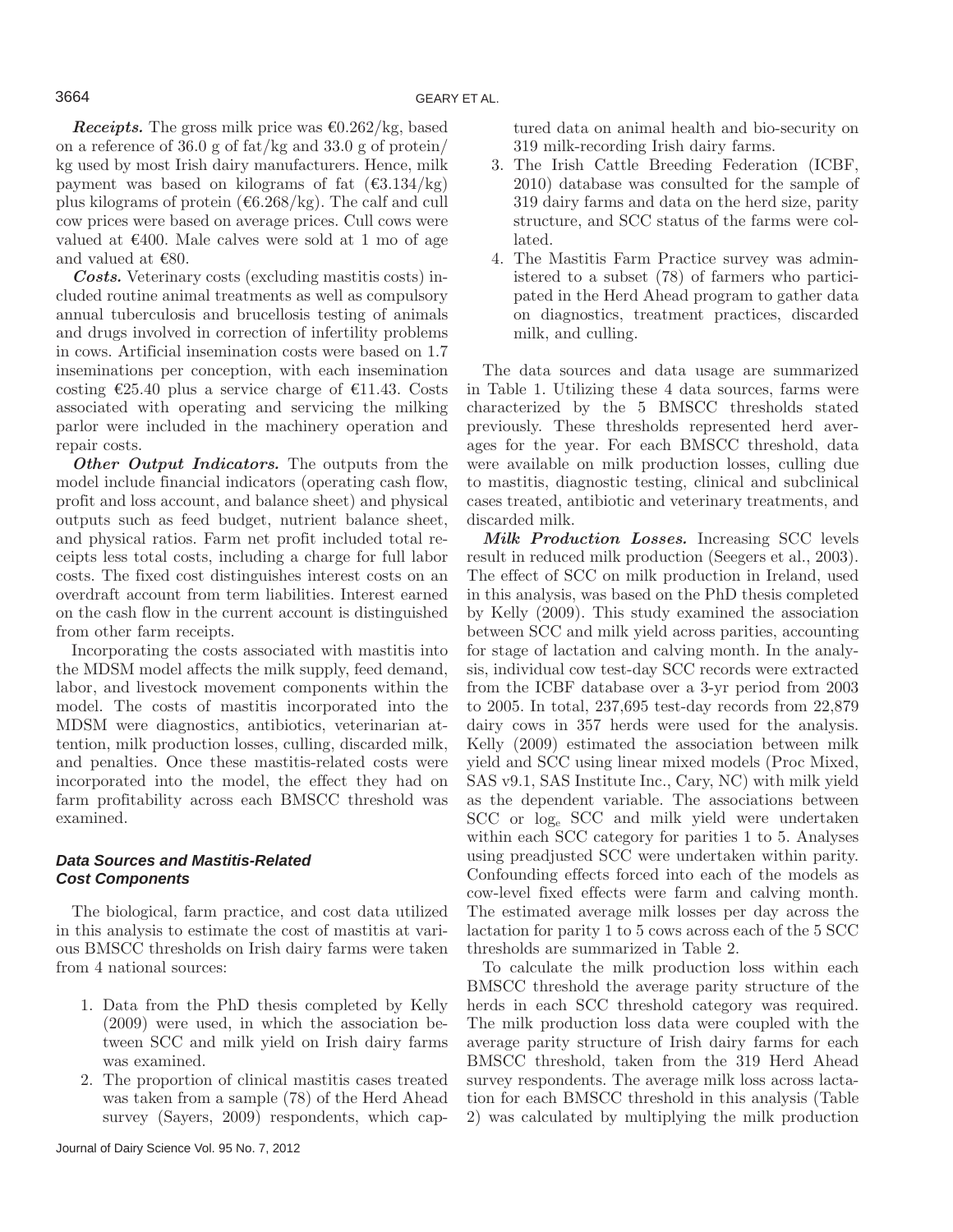| Data source                                                                                 | Data used                                                                                                                                                                                                                                                                                                                                                                                     | Data and application                                                                                                                                                                                                                                                                                                                                                                                                                                                                                                                                                                           |
|---------------------------------------------------------------------------------------------|-----------------------------------------------------------------------------------------------------------------------------------------------------------------------------------------------------------------------------------------------------------------------------------------------------------------------------------------------------------------------------------------------|------------------------------------------------------------------------------------------------------------------------------------------------------------------------------------------------------------------------------------------------------------------------------------------------------------------------------------------------------------------------------------------------------------------------------------------------------------------------------------------------------------------------------------------------------------------------------------------------|
| Kelly $(2009)$                                                                              | Milk production losses associated with SCC across parities                                                                                                                                                                                                                                                                                                                                    | Milk production losses for each SCC category<br>for parity 1 to 5 cows (Kelly, 2009)<br>For the sample of Irish dairy farms that completed the Herd<br>Ahead survey (319; Sayers, 2009), the ICBF data in relation<br>to herd size, parity structure, and SCC were used. Using<br>this, the farms were categorized into each SCC threshold,<br>and the average parity structure for each SCC category was<br>calculated (Irish Cattle Breeding Federation; ICBF, 2010).<br>The average milk production loss for each category was<br>calculated by multiplying the Kelly data by the ICBF data |
| Herd Ahead survey $(n = 319)$                                                               | Number of mastitis cases treated in the last lactation                                                                                                                                                                                                                                                                                                                                        | Number of mastitis cases treated (Herd Ahead survey)<br>Herd size and SCC (ICBF).<br>Farms were categorized by SCC. Therefore, the proportion<br>of the herd treated for mastitis for each SCC threshold was<br>calculated by dividing the number of cases treated by the<br>herd size and averaging this across each SCC category                                                                                                                                                                                                                                                             |
| ICBF database, milk recording data<br>on the sample of 78 Herd Ahead<br>survey respondents  | Herd size<br>Parity structure<br>SCC count                                                                                                                                                                                                                                                                                                                                                    | Used to calculate the proportions (e.g., proportion<br>of herd treated, proportion tested)<br>Used in the milk production loss calculations<br>Used to categorize the Herd Ahead survey respondents                                                                                                                                                                                                                                                                                                                                                                                            |
| Mastitis Farm Practice survey $(n = 78)$<br>(subsample of the Herd Ahead survey)<br>sample) | In the last lactation:<br>Number of bulk tank and individual cow milk cultures<br>Number of subclinical mastitis cases treated<br>Proportion of cases treated with intramammary<br>tubes only, i.v. antibiotics only, both<br>intramammary and i.v., and pain relief<br>Whether antibiotic residue milk, high<br>SCC milk, or both, is fed to calves<br>Number of cows culled due to mastitis | Herd size and SCC (ICBF)<br>The sample was stratified by SCC categories. As above,<br>the proportion of bulk tank milk cultures, individual cow<br>milk cultures, subclinical cases treated, cases treated with<br>intramammary tubes only, treated with i.v. antibiotics only,<br>treated with intramammary tubes and i.v. together, treated<br>with pain relief, farms discarding milk and cows culled due<br>to mastitis were calculated across each SCC category                                                                                                                           |

## **Table 1.** Data sources, data used, and data application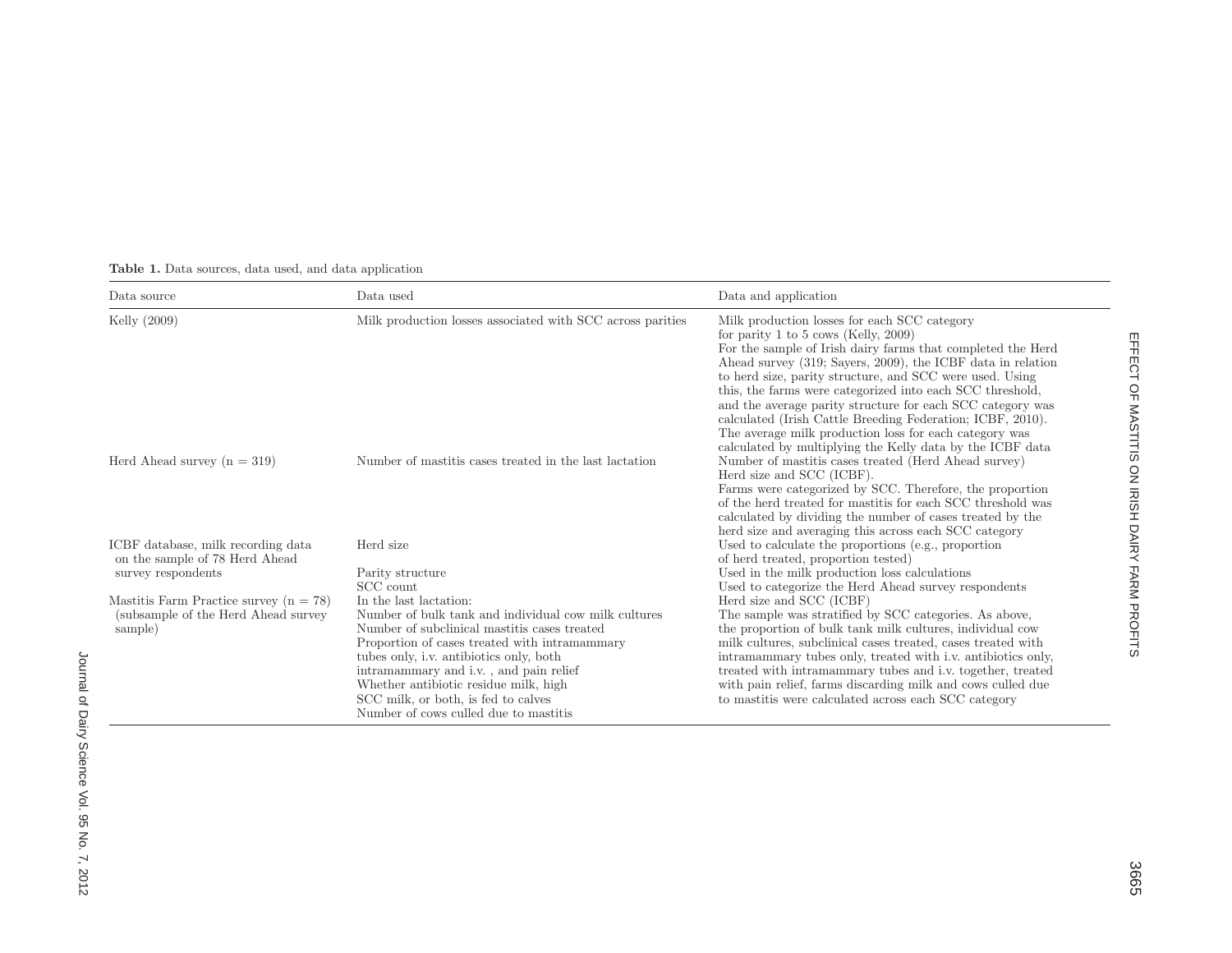| losses per bulk milk SCC threshold <sup>1</sup><br>Table 2. Parity structure of herds and milk production |                        |                     |                          |                     |                        |
|-----------------------------------------------------------------------------------------------------------|------------------------|---------------------|--------------------------|---------------------|------------------------|
|                                                                                                           |                        |                     | SCC threshold (cells/mL) |                     |                        |
| Item                                                                                                      | $50,001 - 100,000$     | $100,001 - 200,000$ | 200,001-300,000          | $300,001 - 400,000$ | >400,000               |
| Parity structure of herds assumed in the analysis for each SCC threshold,                                 |                        |                     |                          |                     |                        |
| % of total                                                                                                |                        |                     |                          |                     |                        |
| Parity                                                                                                    |                        | 29                  |                          |                     |                        |
| Parity 2                                                                                                  | 2311<br>2312           |                     |                          | $26$<br>$19$        |                        |
| Parity 3                                                                                                  |                        |                     |                          |                     |                        |
| Parity $4$                                                                                                |                        | 22812               | <b>222512</b>            | 221                 | និនិដងដ                |
| Parity 5                                                                                                  |                        |                     |                          |                     |                        |
| Average milk production loss across lactation, L/d                                                        |                        |                     |                          |                     |                        |
| Parity 1                                                                                                  | $-0.3975$              | $-0.8563$           | $-1.1948$                | $-1.3091$           | $-1.4354$              |
| Parity $2$                                                                                                | $-0.5792$              | $-1.2228$           | $-1.8086$                | $-1.8098$           | $-2.0819$              |
| Parity 3                                                                                                  |                        | $-1.5397$           | $-1.9674$                | $-2.2682$           | $-2.5901$<br>$-2.5647$ |
| Parity $\prime$                                                                                           | $-0.8503$<br>$-0.7595$ | $-1.4290$           | $-2.0578$                | $-2.4473$           |                        |
| Parity 5                                                                                                  | $-0.8993$              | $-1.5453$           | $-1.9353$                | $-2.0907$           | $-2.6231$              |
| Annual milk production loss for each SCC threshold,<br>2 $\rm L/yr$                                       |                        | 351                 | 485                      | 544                 |                        |
| $Kelly$ (2009).                                                                                           |                        |                     |                          |                     |                        |
| <sup>2</sup> Assumed 280 d of milking.                                                                    |                        |                     |                          |                     |                        |

Journal of Dairy Science Vol. 95 No. 7, 2012

## 3666 GEARY ET AL.

loss per day by the average parity structure of each BMSCC threshold and multiplying this by the DIM. This is summarized by

Milk loss across the lactation  $\langle 100,000 \text{ cells/mL} =$ 

$$
[(MLP1 × %P1) + (MLP2 × %P2) + (MLP3 × %P3)+ (MLP4 × %P4) + (MLP5 × %P5)] × 280,
$$

where  $MLP<sup>1</sup>$  to  $MLP<sup>5</sup>$  = milk loss in parity 1 to 5, respectively, for SCC <100,000 cells/mL, and  $\%P^1$  to  $P<sup>5</sup>$  = proportion of herd that are parity 1 to 5, respectively.

We assumed the average number of days in milk to be 280 d, which was calculated using a mean herd calving date of February 20 and a herd dry-off date of December 10.

*Clinical Mastitis Cases Treated.* The proportion of clinical mastitis cases treated was sourced from the Herd Ahead survey. The Herd Ahead program comprised a comprehensive survey and an on-farm monitoring program for infectious disease at the farm level in Ireland. In total, the survey included 319 participants, which were randomly selected from the ICBF database; all farms were members of HerdPlus and were milk recording. The Herd Ahead survey collected data on the number of mastitis cases treated in the last lactation, classifying them as mastitis or severe mastitis. Data on the mastitis cases treated for a subset of the sample (78) was used. These data were coupled with the ICBF data for the 78 respondents on herd size and BMSCC to calculate the proportion of the herd treated for clinical mastitis across each of the BMSCC thresholds. Of the 78 respondents, 14 were categorized as <100,000 cells/mL, 39 as 100,001–200,000 cells/mL, 17 as 200,001–300,000 cells/mL, and 8 as 300,001–400,000 cells/mL. Because none of the survey participants met the >400,000 cells/mL BMSCC threshold, the difference between the 200,001–300,000 cells/mL and the 300,001–400,000 cells/mL was added to the 300,001– 400,000 cells/mL threshold to extrapolate the >400,000 cells/mL assumptions. This assumption is discussed in more detail in the Discussion. The proportion of the herd treated for clinical mastitis across each of the BMSCC thresholds ranged between 11 and 38%, as presented in Table 3.

*ICBF.* Data relating to herd size, parity, and SCC for each of the Herd Ahead survey respondents were provided by ICBF and combined with the Herd Ahead and Mastitis Farm Practice data. The 305-d records were computed based on the standard lactation curve method (Olori and Galesloot, 1999). Restrictions used for the current data were comparable to those used in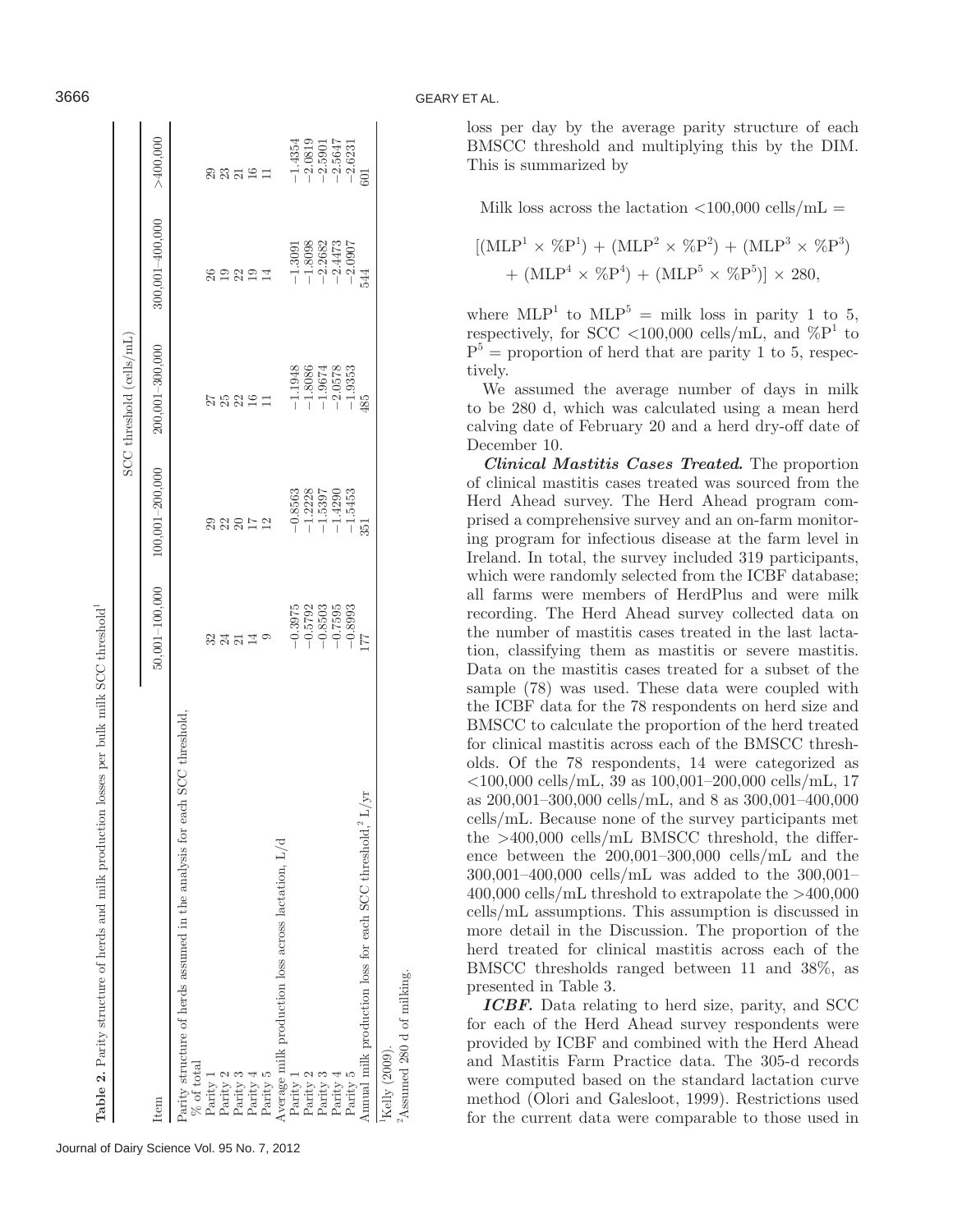#### EFFECT OF MASTITIS ON IRISH DAIRY FARM PROFITS 3667

| Item                                                         | <100<br>(Baseline) | $100 - 200$    | $200 - 300$     | $300 - 400$     | $>400^1$ | $P$ -value |
|--------------------------------------------------------------|--------------------|----------------|-----------------|-----------------|----------|------------|
| Milk production $loss2 L/lactation length$                   | 177                | 351            | 485             | 544             | 601      |            |
| Testing                                                      |                    |                |                 |                 |          |            |
| Farms carrying out bulk tank milk cultures <sup>3</sup>      |                    | $\overline{2}$ |                 |                 |          | NS         |
| Farms carrying out individual milk cultures <sup>3</sup>     |                    | 3              |                 | 4               | 8        | NS         |
| Cases treated                                                |                    |                |                 |                 |          |            |
| Clinical cases treated <sup>4</sup>                          | $11^{\rm a}$       | $15^{ab}$      | $21^{bc}$       | $29^{\circ}$    | 38       | $**$       |
| Subclinical cases treated <sup>3</sup>                       |                    |                | 4               | $\overline{2}$  |          | NS         |
| Treatment practices                                          |                    |                |                 |                 |          |            |
| Cases treated using intramammary tubes only <sup>3</sup>     | 59                 | 90             | 73              | 55              | 37       | NS         |
| Cases treated using injectable antibiotics only <sup>3</sup> | $5^{\rm a}$        | $1^{\rm a}$    | $6^{\rm a}$     | 19 <sup>b</sup> | 32       | $\ast$     |
| Cases treated using both <sup>3</sup>                        | 37                 |                | 21              | 26              | 31       | NS         |
| Cases treated using pain relief <sup>3</sup>                 | 21                 | 21             | 18              | 13              |          | NS         |
| Farms discarding milk <sup>3</sup>                           | $12^{\mathrm{a}}$  | $17^{ab}$      | $24^{bc}$       | $32^{\circ}$    | 39       | $**$       |
| Proportion of herd culled due to mastitis <sup>3</sup>       | $3^{\rm a}$        | $5^{\rm a}$    | 9 <sup>ab</sup> | 11 <sup>b</sup> | 13       | $**$       |

**Table 3.** Treatment practice assumptions (proportion, %, unless otherwise noted) per bulk milk SCC threshold

 $\mathrm{a\text{-}c}$  Means within a row with different superscripts differ.

1 Assumptions for the >400,000 cells/mL category were extrapolated from the difference between 200,000–300,000 cells/mL and 300,000–400,000 cells/mL categories.

 $2$ Source: Kelly  $(2009)$ .

3 Source: Mastitis Farm Practice survey.

4 Source: Herd Ahead survey (Sayers, 2009).

 $*P < 0.05$ ;  $*P < 0.01$ .

the national genetic evaluations. Briefly, when cumulative milk yields were <2,500 kg or milk fat or protein yield was <40 kg, the records were removed. Age at first calving was restricted to between 640 and 1,095 d. Cows with lactation lengths <170 and >600 d were removed, and calving intervals were required to be at least 300 d but not greater than 690 d.

*Mastitis Farm Practice Data.* Data relating to farm practice on Irish dairy farms were not readily available in the literature; therefore, a short survey relating to mastitis farm practice was administered to participants of the Herd Ahead program. Of the 319 Herd Ahead participants, 78 completed the Mastitis Farm Practice survey and were classified by BMSCC as outlined earlier. The survey consisted of 10 questions that related to diagnostic testing, treatment practices, discarded milk, and culling. The survey responses were coupled with the corresponding herd size, parity, and BMSCC data collected from the ICBF database. The data for each cost component are summarized in Table 3.

*Discarded Milk.* For the duration of antibiotic treatment and for a defined period after (milk withdrawal period), milk from treated cows cannot be sold. This is to avoid antibiotic residues in the milk supplied to processors. In this analysis, milk was assumed to be discarded for 5 d (3 d treatment, 2 d posttreatment). An alternative to discarding this antibiotic milk is feeding it to calves (in place of calf milk replacer). The Mastitis Farm Practice survey showed that a large proportion of respondents fed high SCC milk or antibiotic residue milk to calves. This is only feasible, however, until the calves are turned out to grass. In this analysis, we assumed that all discarded milk could be fed to calves from January to May until calves were weaned; thereafter, the milk was discarded and losses were incurred. The proportion of farms discarding milk across each BMSCC threshold is summarized in Table 3 and is based on the clinical and subclinical cases treated.

*Penalties.* In Ireland, milk that is collected by the processor and found to have a BMSCC >400,000 cells/mL incurs a penalty, which was included in the analysis. Utilizing data from Berry et al. (2006), which documented the monthly trend in geometric mean SCC, a weighting was applied to the monthly SCC in the model to account for the seasonality of SCC.

#### *Cost Assumptions*

The costs included in this analysis were taken from published reference price lists and consultation with veterinary practices. Table 4 summarizes the cost assumptions. The treatment costs were sourced via consultation with Irish veterinarians. The costs for intramammary tubes were based on a full course of treatment over 3 d. The costs for injectable antibiotic were based on intramuscular antibiotic costs, intravenous antibiotic costs, and the proportion of cases treated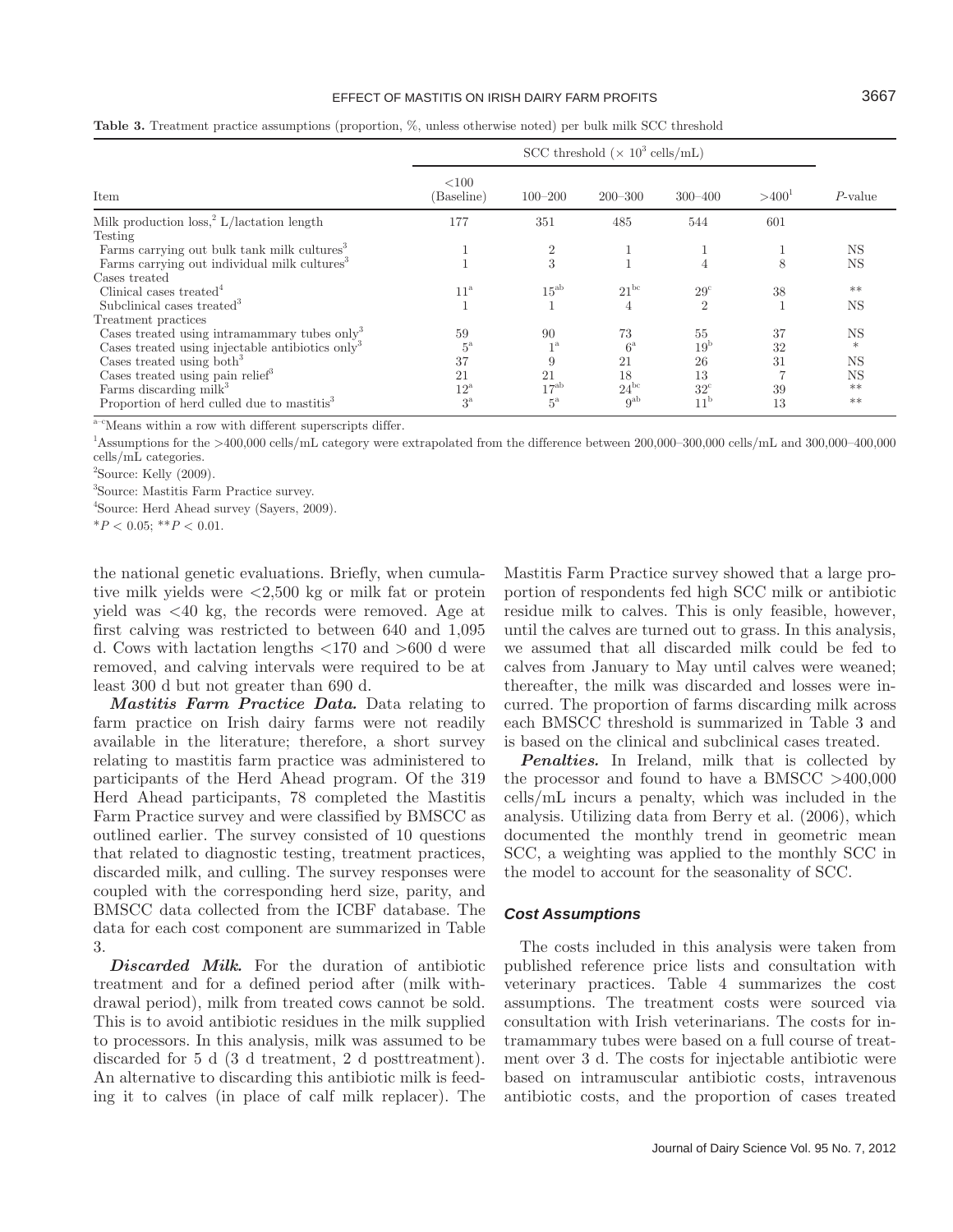**Table 4.** Costs assumed in the analysis

| Unit                                                                       | Cost, $\epsilon$ | Source                                                                                          |
|----------------------------------------------------------------------------|------------------|-------------------------------------------------------------------------------------------------|
| Bulk tank milk culture test                                                | 5.05             | Department of Agriculture,                                                                      |
|                                                                            |                  | Fisheries and Food (2011)                                                                       |
| Individual cow milk culture test                                           | 5.05             | Assumed 1 quarter tested or composite<br>sample: $1 \times \text{\textsterling}5.05$ (as above) |
| Intramammary tubes only                                                    | 9.90             | Consultation with veterinary practices                                                          |
| Injectable antibiotics only                                                | 21.26            | Consultation with veterinary practices. Mild cases                                              |
|                                                                            |                  | incurred the cost of intramuscular antibiotics                                                  |
|                                                                            |                  | $(\text{\textsterling}13.50);$ severe cases incurred the cost of                                |
|                                                                            |                  | intravenous antibiotics plus veterinary costs ( $\epsilon$ 34                                   |
|                                                                            |                  | $+$ €50). Treatment costs were weighted by the                                                  |
|                                                                            |                  | proportion of treated cases that were mild and                                                  |
|                                                                            |                  | severe, taken from the Herd Ahead survey.                                                       |
| Intramammary tubes and i.v. antibiotics <sup>1</sup>                       | 31.16            | €9.90 (intramammary tubes) + €21.26                                                             |
| Pain relief                                                                | 16.50            | (weighted injectable antibiotic costs)<br>Consultation with veterinary practices                |
| Milk price $(\epsilon/L)$                                                  | 0.27             | Binfield et al. (2008)                                                                          |
| Penalty per liter imposed on milk supplied with a $SCC > 400,000$ cells/mL | 1.60             | Average of penalties imposed in                                                                 |
|                                                                            |                  | Irish dairy processors                                                                          |
| Cull cow value                                                             | 400.00           | Authors' expertise                                                                              |
| Heifer replacement cost                                                    | 1,451            | Kennedy et al. $(2011)$                                                                         |

<sup>1</sup>Source: Herd Ahead survey (Sayers, 2009). Treatment costs were weighted by mild and severe. We assumed that mild cases treated with injectable antibiotics incurred the cost of intramuscular antibiotics, and severe cases treated with injectable antibiotics incurred the cost of i.v. antibiotics plus veterinary costs.

that were separated into mastitis and severe mastitis from the Herd Ahead survey. We assumed that mastitis cases treated with injectable antibiotics referred to i.m. antibiotics, and that severe mastitis cases treated with injectable antibiotics referred to i.v. antibiotics (i.e., administered by the veterinarian). Data from the Herd Ahead survey estimated that 89% of cases treated were mastitis cases and 11% of cases treated were severe mastitis cases. Weighting the antibiotic costs by their respective usage generated an average injectable antibiotic cost of  $\epsilon$ 21.26. The treatment costs for each SCC threshold based on treatment practices (Table 3) and treatment costs (Table 4) were estimated at  $\epsilon$ 18.21, €11.85, €15.07, €17.61, and €20.51 for <100,000 cells/ mL, 100,001–200,000 cells/mL, 200,001–300,000 cells/ mL,  $300,001-400,000$  cells/mL, and  $>400,000$  cells/mL, respectively.

The biological and cost data outlined above were incorporated into the MDSM. For each of the 5 BMSCC thresholds, the effect that mastitis costs have on farm profit was estimated while holding land area constant.

## **RESULTS**

The results for each of the 5 BMSCC threshold categories are presented in Table 5 (physical outputs) and Table 6 (financial outputs). In this analysis, the BMSCC threshold of <100,000 cells/mL was assumed as the baseline and all results are presented relative to this base.

## *Physical Outputs*

In this analysis, land area was fixed at 40 ha. The number of cows calving in the base model (≤100,000 cells/ml) was 94 (Table 5). As the BMSCC increased, the number of cows calving increased stepwise to 101 cows at a BMSCC >400,000 cells/mL. The increase in cows calving reflected the decrease in milk yield per cow, which reduced the energy demand per cow. The model assumed that the same level of feed was used irrespective of BMSCC level; therefore, when milk yield per cow decreased, the herd cow numbers increased to maintain the level of feed. The baseline stocking rate was 2.62 cows/ha, increasing to 2.70 cows/ha at a BMSCC >400,000 cells/mL. The kilograms of milk delivered in the base model  $(\leq 100,000 \text{ cells/mL})$  was 532,122 kg, decreasing to 513,596 kg for the BMSCC threshold of  $>400,000$  cells/mL. The decrease in milk sales as the number of cows calving and BMSCC increased reflected the decrease in milk production as BMSCC increased as well as the replacement of highproducing multiparous cows with primiparous cows. The kilograms of milk solids (**MS**) produced decreased as SCC increased. In the baseline analysis, 37,530 kg of MS was delivered, decreasing to 36,190 kg of MS at a BMSCC >400,000 cells/mL. The MS per cow and per hectare were 411 kg and 938 kg, respectively, for the baseline model, decreasing to 370 kg of MS per cow and 905 kg of MS per hectare at a BMSCC >400,000 cells/mL. The replacement rate in the baseline analysis was 19%, with replacement heifer costs of  $\epsilon$ 25,550 and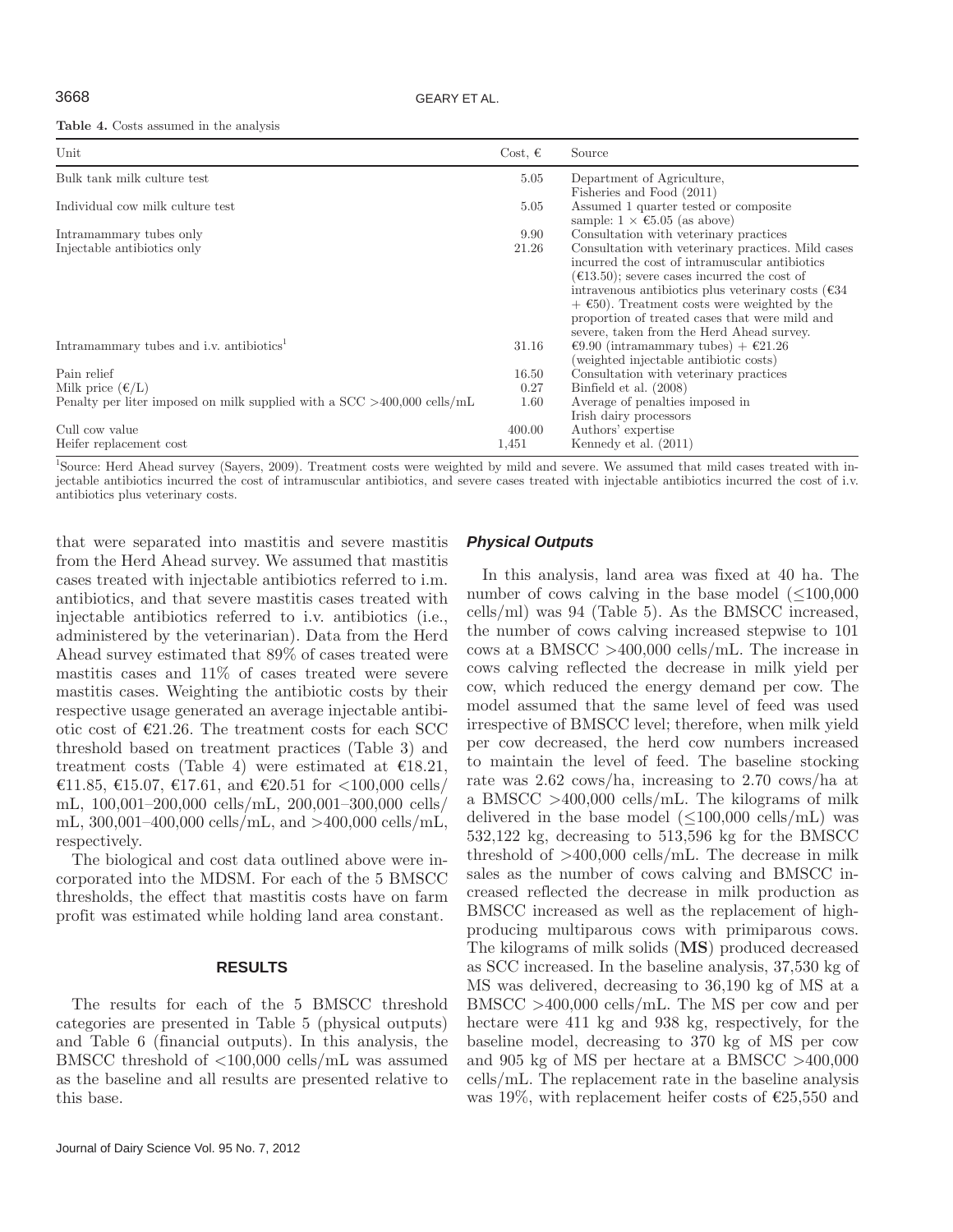#### EFFECT OF MASTITIS ON IRISH DAIRY FARM PROFITS **3669**

| Physical output                      |                    | BMSCC threshold ( $\times$ 10 <sup>3</sup> cells/mL) |             |             |          |  |  |  |
|--------------------------------------|--------------------|------------------------------------------------------|-------------|-------------|----------|--|--|--|
|                                      | < 100<br>Baseline) | $100 - 200$                                          | $200 - 300$ | $300 - 400$ | $>400^1$ |  |  |  |
| Land area, ha                        | 40                 | 40                                                   | 40          | 40          | 40       |  |  |  |
| Cows calving, no.                    | 94                 | 96                                                   | 99          | 100         | 101      |  |  |  |
| Stocking rate, no.                   | 2.62               | 2.66                                                 | 2.68        | 2.69        | 2.70     |  |  |  |
| Milk delivered, kg                   | 532,122            | 524,614                                              | 518,834     | 516,198     | 513,596  |  |  |  |
| Replacement rate, %                  | 19                 | 20                                                   | 24          | 26          | 28       |  |  |  |
| Cull cow sales, $\epsilon$           | 6.990              | 7.822                                                | 9,711       | 10.602      | 11,497   |  |  |  |
| Replacement heifer costs, $\epsilon$ | 25,550             | 28,371                                               | 34,721      | 37,709      | 40,709   |  |  |  |
| Milk solids, kg                      | 37,530             | 36,995                                               | 36,573      | 36,380      | 36,190   |  |  |  |
| Milk solids per cow, kg              | 411                | 397                                                  | 382         | 376         | 370      |  |  |  |
| Milk solids per ha, kg               | 938                | 925                                                  | 914         | 910         | 905      |  |  |  |

**Table 5.** Effect of mastitis on the physical outputs of Irish dairy farms across 5 bulk milk SCC (BMSCC) thresholds, holding land area constant

<sup>1</sup>The physical outputs for the >400,000 cells/mL BMSCC category were based on extrapolated assumptions using the data from the 200,000– 300,000 cells/mL and the 300,000–400,000 cells/mL categories.

a cull cow value of  $€6,990$ . This increased to a replacement rate of  $28\%$  at a BMSCC >400,000 cells/mL, with a replacement heifer cost of  $\epsilon$ 40,709 and a cull cow value of  $£11,497$ .

## *Financial Outputs*

*Milk Receipts.* At a BMSCC of  $\leq 100,000$  cells/mL, total milk receipts of  $\epsilon$ 148,843 were generated (Table 6). Increasing the BMSCC decreased milk receipts to €138,573 for BMSCC >400,000 cells/mL. This corresponded to a reduction in milk receipts of  $\epsilon$ 2,126, €4,293, €7,564, and €10,270 for the differing BMSCC categories compared with the baseline.

*Livestock Receipts.* At a BMSCC of  $\leq 100,000$ cells/mL, total livestock receipts of  $\epsilon$ 43,304 were generated (Table 6). Increasing the BMSCC resulted in an increase in livestock receipts due to the increased replacement rate and the associated cull cow value. Livestock receipts increased to  $€50,519$  at a BMSCC >400,000 cells/mL, corresponding to an increase of  $E7,215$  compared with the baseline.

*Total Farm Receipts.* Total farm receipts included farm and livestock receipts. At an SCC <100,000 cells/ mL, the total farm receipts were  $\epsilon$ 192,147, equivalent to 36.1 cents/kg and  $\epsilon$ 4,804/ha. Increasing the BMSCC to >400,000 cells/mL resulted in total farm receipts decreasing to  $\epsilon$ 189,091, equivalent to 36.8 cents/kg and  $\epsilon$ 4,727/ha. This corresponded to a reduction in total farm receipts of  $\epsilon$ 3,056 compared with the baseline.

*Total Farm Costs.* Within total farm costs, all costs associated with mastitis were included (diagnostic, treatment, veterinary, heifer replacement). At the baseline BMSCC, the total farm costs were  $\epsilon$ 161,085, equivalent to 30.3 cents/kg and  $\epsilon$ 4,027/ha. As the BM-SCC increased, total farm costs increased to  $\epsilon$ 177,343 at a BMSCC of >400,000 cells/mL, equivalent to 34.5 cents/kg and  $\epsilon$ 4,434/ha. This corresponded to an in-

**Table 6.** Effect of mastitis on the financial outputs of Irish dairy farms across 5 bulk milk SCC (BMSCC) thresholds, holding land area constant

| Financial output                    | BMSCC threshold ( $\times$ 10 <sup>3</sup> cells/mL) |             |             |             |          |  |  |
|-------------------------------------|------------------------------------------------------|-------------|-------------|-------------|----------|--|--|
|                                     | $<$ 100<br>(Baseline)                                | $100 - 200$ | $200 - 300$ | $300 - 400$ | $>400^1$ |  |  |
| Milk receipts, $\epsilon$           | 148,843                                              | 146,717     | 144,550     | 141,279     | 138,573  |  |  |
| Livestock receipts, $\epsilon$      | 43,304                                               | 44,900      | 47,792      | 49,153      | 50,519   |  |  |
| Total farm receipts, $\epsilon$     | 192,147                                              | 191,617     | 192,342     | 190,431     | 189,091  |  |  |
| Total farm receipts, cents/kg       | 36.1                                                 | 36.5        | 37.1        | 36.9        | 36.8     |  |  |
| Total farm receipts, $\epsilon$ /ha | 4,804                                                | 4,790       | 4,809       | 4,761       | 4,727    |  |  |
| Total farm costs, $\epsilon$        | 161,085                                              | 164,994     | 172,749     | 173,536     | 177,343  |  |  |
| Total farm costs, cents/kg          | 30.3                                                 | 31.5        | 33.3        | 33.6        | 34.5     |  |  |
| Total farm costs, $\epsilon$ /ha    | 4,027                                                | 4,125       | 4,319       | 4,338       | 4,434    |  |  |
| Net farm profit, $\epsilon$         | 31,252                                               | 26,771      | 19,661      | 16,936      | 11,748   |  |  |
| Net farm profit, cents/kg           | 5.9                                                  | 5.1         | 3.8         | 3.3         | 2.3      |  |  |
| Net farm profit, $\epsilon$ /ha     | 781                                                  | 669         | 492         | 423         | 294      |  |  |

<sup>1</sup>The financial outputs for the  $>400,000$  cells/mL BMSCC category were based on extrapolated assumptions using the data from the 200,000– 300,000 cells/mL and the 300,000–400,000 cells/mL categories.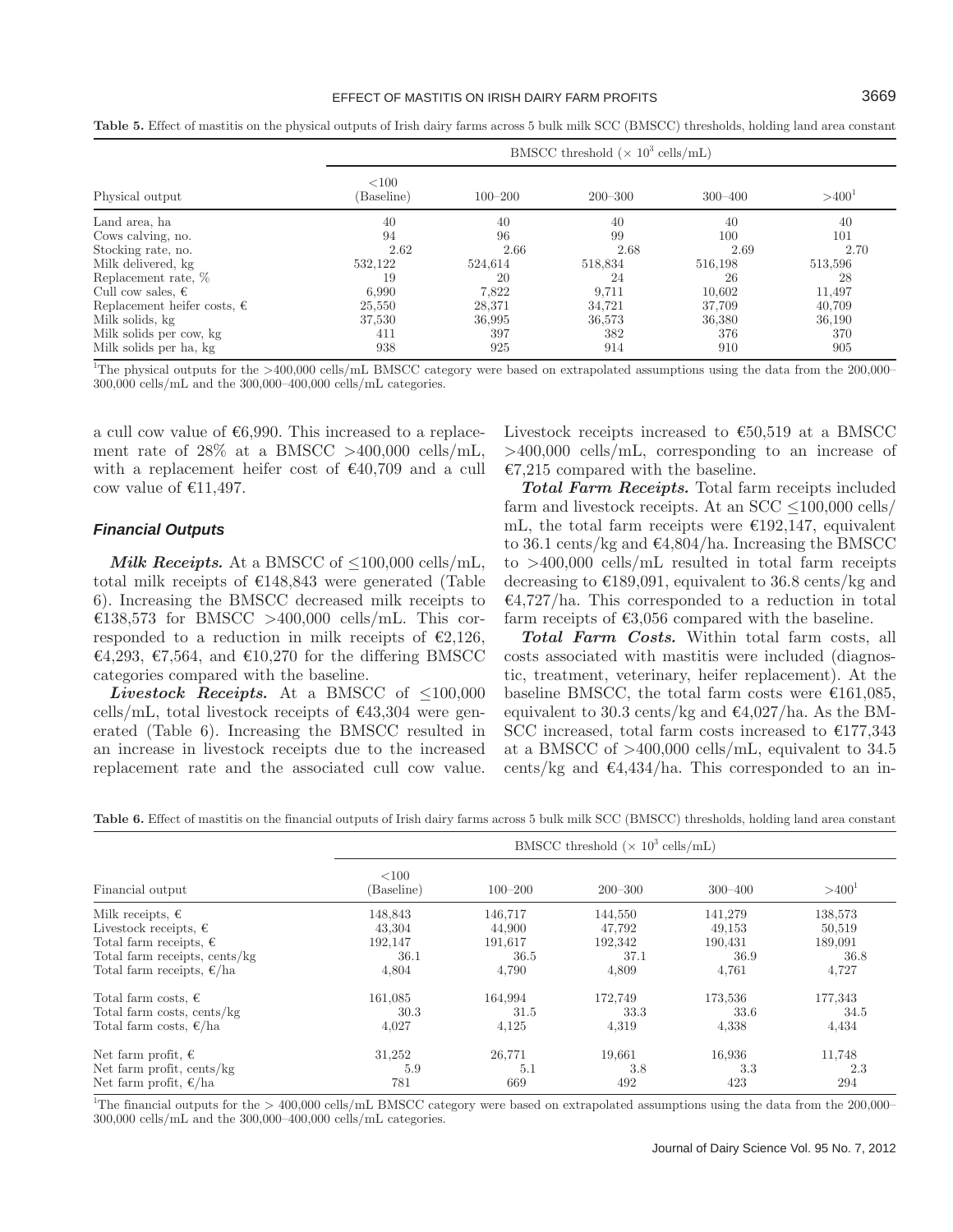crease in total farm costs of  $\epsilon$ 3,909,  $\epsilon$ 11,664,  $\epsilon$ 12,451, and  $\epsilon$ 16,258 for the increasing BMSCC categories, respectively, compared with the baseline.

*Net Farm Profit.* As the BMSCC increased, the annual net farm profit generated decreased. At a BM-SCC <100,000 cells/mL (baseline), the net farm profit was  $\epsilon$ 31,252/yr, equivalent to 5.9 cents/kg and  $\epsilon$ 781/ ha. At a BMSCC  $>400,000$  cells/mL, the net farm profit generated was  $\epsilon$ 11,748/yr, equivalent to a net profit of 2.3 cents/kg and  $\epsilon$ 294/ha. This corresponded to a reduction in net farm profit of  $\epsilon$ 4,481,  $\epsilon$ 11,591, €14,316, and €19,504 for the increasing BMSCC categories, respectively, compared with the baseline.

## **DISCUSSION**

The objective of this paper was to identify the costs associated with mastitis, as indicated by various ranges of BMSCC, and to use this to demonstrate the effect that mastitis costs have on farm profitability. This analysis demonstrated that as BMSCC increased, milk production was reduced and the proportion of the herd culled due to mastitis increased. As BMSCC increased, milk receipts decreased; as a result, total farm receipts were also lower with higher BMSCC thresholds. In addition, as BMSCC increased, the total farm costs increased as more cows were treated and proportionately more cows were culled. As a result, as BMSCC increased from  $\leq 100,000$  to  $>400,000$  cells/mL, net farm profit decreased by  $\epsilon$ 19,504. In a post-quota environment, mastitis would impede the rate and extent of expansion, because essential profits required to facilitate expansion would be lost. The model developed in this paper is flexible and could be used to conduct analysis for any dairy farm in Ireland utilizing farmspecific data.

The model presented here is feed driven, whereby the same level of feed is used in the model irrespective of the BMSCC threshold. Therefore, in the analysis presented here, as BMSCC increased, milk production decreased, which in turn reduced the feed requirement. As a result, the cow numbers increased to maintain the level of feed in the system. If cow numbers were held constant in the analysis, the losses associated with high BMSCC would be higher than those presented in this study. Evidence on reduced feed efficiency as a result of mastitis infection is currently not available. If this were incorporated into the analysis, however, the losses would again be higher.

#### *Data*

The data used in the analysis presented in this paper were taken from several national sources. Milk production losses were based on national milk recording data. Very little data in relation to mastitis farm practice are available in Ireland and so the Mastitis Farm Practice survey was developed and administered to 78 Irish dairy farmers. Although the sample size was small, the data collected on diagnostic testing, clinical and subclinical mastitis cases treated, treatment practices, discarded milk, and culling were indicative of treatment practices in Ireland and filled an existing data gap. Nevertheless, one inherent weakness of this data set was that none of the survey respondents had a BMSCC of >400,000 cells/mL. Therefore, we had to extrapolate the data used for the >400,000 cells/mL category.

It should be noted that the largest cost components in any cost of mastitis analysis are milk production losses and culling costs, as demonstrated in this paper and by Huijps et al. (2008). Although the costs associated with testing and treatment were included for completeness, their respective effect on net farm profit would be minimal relative to culling and lost milk production costs. Therefore, although questions exist around the robustness of the assumptions for the >400,000 cells/mL category, the relative importance to the analysis should be considered for each cost component, with lost milk production and culling carrying the greatest weight.

#### *Milk Production Losses*

The milk production losses associated with BMSCC used in this analysis were sourced from the ICBF milk recording database. Milk production losses have been included in a large proportion of published analyses of mastitis costs. Kossaibati and Esslemont (1997) estimated milk losses for mild and severe cases of mastitis at 247 and 450 L, respectively. These losses are similar to the ranges assumed in this paper (177–601 L). Larcombe and Shephard (2004) estimated the milk yield loss at  $3.4\%$  of the 300-d milk yield  $(5,500 \text{ L})$ per clinical case for Australian dairy farms (187 L). The Seasonal Approach to Managing Mastitis (SAMM) cost-of-mastitis calculator developed in New Zealand (Malcolm et al., 2005) estimated milk production losses per average mixed-age cow in the national herd at 88.5 L based on the New Zealand National Herd Testing database. This estimated loss in milk production is low relative to estimates in the international literature. Hultgren and Svensson (2009) estimated yield losses for primiparous cows to range between 0 and 9% (0–691 L) of the 305-d milk yield (7,675 kg) and for multiparous cows the range was between 0 and 11% (0–865 L) of the 305-d milk yield (7,862 kg). Bar et al. (2007) found with US data that a cow with one or more clinical mastitis episodes in the previous lactation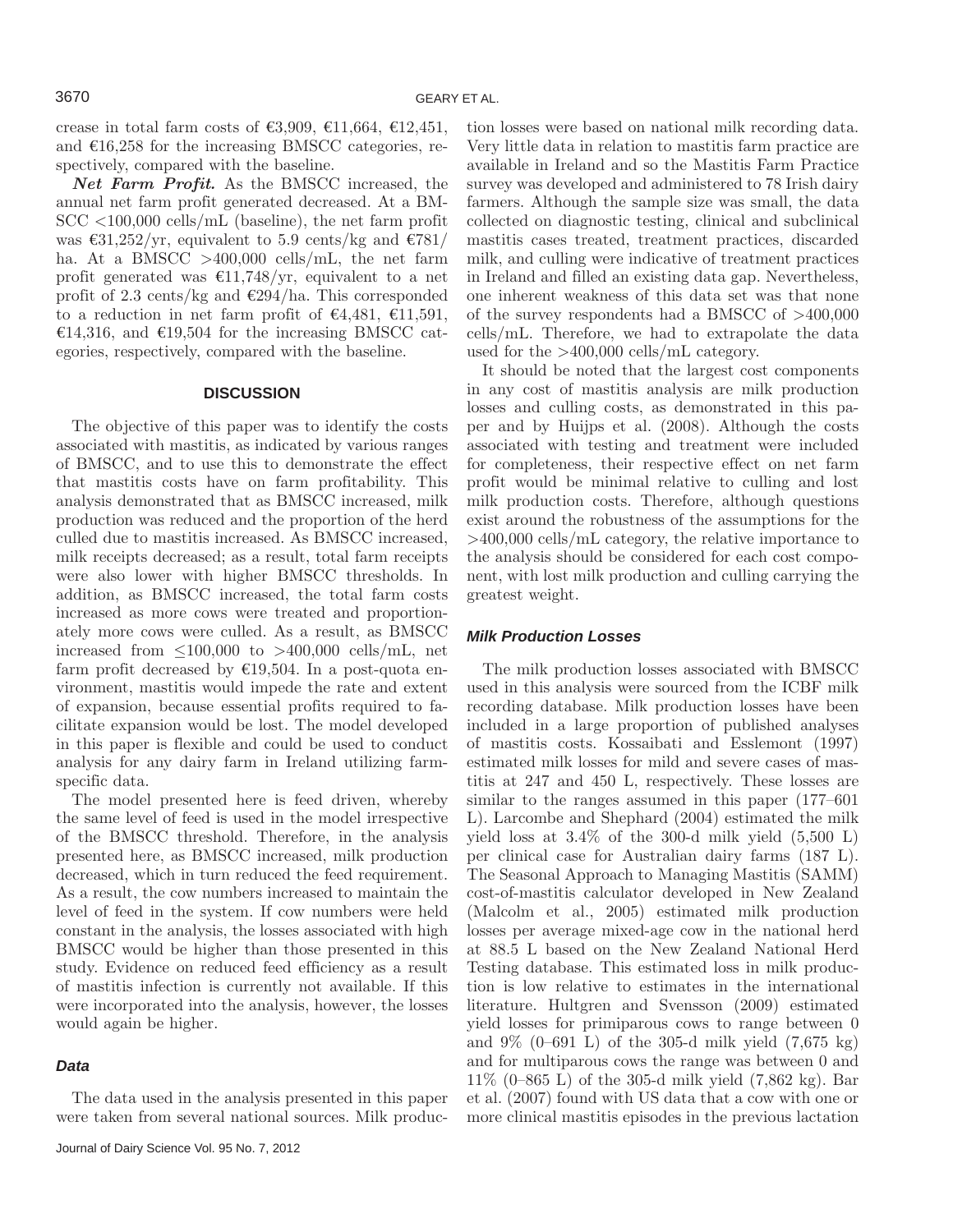produced 1.2 kg/d less milk over the whole lactation. Bar et al. (2008) found that milk yield losses accounted for 64% of the average cost of a clinical mastitis case utilizing New York State data. More recently, Cha et al. (2011) estimated that 72.4% of the total cost per case for gram-negative clinical mastitis was attributed to milk production losses. The literature highlights the variability in milk production losses between countries and their respective production systems as well as the manner in which these losses can be incorporated into cost of mastitis analyses.

#### *Culling*

In Ireland, data on the number of cows culled were accurate, but the reasons for culling were less so. This resulted in a requirement to complete a Mastitis Farm Practice survey to collect this information. Similarly, in New Zealand, the recording of culling and the reason for culling is poor, and thus, Malcolm et al. (2005) utilized data from the Livestock Improvement Corporation (LIC) Reproductive Performance report in their SAMM model. Based on these data, the percentage of the herd culled due to mastitis was estimated by Malcolm et al. (2005) at 1.3%, which the researchers agreed underestimated culling due to mastitis. The average cull cow cost was estimated at NZ\$477 (equivalent to  $\epsilon$ 276), which is lower than that used in this analysis ( $\epsilon$ 400). A possible explanation for this difference could be that the New Zealand cull cow cost is based on data from 2005 and may be outdated. Similarly, the cost associated with culling a cow in the Netherlands was  $\epsilon$ 480 (Huijps et al., 2008), which is significantly lower than in Ireland. This cost captures slaughter price, replacement costs, and retention pay off. The heifer replacement cost alone in this paper was  $\epsilon 1,451$  (Kennedy et al., 2011); this is inclusive of labor, land, initial value of the calf  $(6350)$ , and other variable and fixed costs. It reflects the costs involved in rearing replacement heifers from birth to calving and so helps explain the difference between the Dutch and Irish culling figures. Culling was not explicitly incorporated directly in the Hagnestam-Nielsen and Ostergaard (2009) cost of mastitis model (Swedish). Instead, culling was accounted for through reduced milk production, with decreased milk yield causing a shortened insemination period, which had the effect of increasing the risk of voluntary culling. This research highlights the strong association between mastitis and culling and so the importance of the inclusion of this cost component in this analysis. The literature demonstrates the many ways of incorporating culling into the analysis.

## *Labor*

The costs of labor were excluded from the analysis presented here for several reasons but predominantly due to the lack of specific Irish data on the labor time required to treat and manage mastitis herds. Many studies have been published with an estimate of the additional labor time required to treat and manage a mastitis incidence but the variation across studies is large, from15 min (Vetgate Manual; Mastitis Management and Milk Quality Control Workshop, New Zealand, 2006) to 45 min (Huijps et al., 2008). Halasa et al. (2007) found that the opportunity costs of labor differ from farm to farm. If the labor is hired, then the opportunity cost is the cost of that labor, whereas if the labor comes from the farmer's free time, then the opportunity cost is zero. Because of the scale of Irish dairy farms, most farms are run by the farmer without hired labor. Huijps et al. (2009) also found from an analysis of the relative importance farmers assign to each of the cost factors of mastitis, additional labor was found to be of low importance. Based on these findings labor was not included in this analysis. In an expanding dairy industry, however, an increased incidence of mastitis could reduce the number of cows that one individual could handle and labor would then have a considerable economic effect on SCC levels.

## *Quota*

In the analysis presented in this paper, land was assumed as the limiting factor at 40 ha. This is reflective of a post-quota environment in which milk production in the EU will no longer be constrained (for the first time since 1984), thus creating significant opportunities for Irish and EU dairy farmers. This policy change, combined with reduced levels of market support, means that Irish dairy farmers will be exposed to increased milk price volatility in the future. This presents a challenge: to expand while insulating against volatility. Therefore, it is essential that Irish dairy farmers reduce avoidable on-farm costs and losses, as demonstrated in this analysis.

## *Model*

Each of the cost components included in this analysis and incorporated into the MDSM model captured the effect this disease has on a dairy farm. Dependent upon BMSCC category, milk production losses were deducted from the volume of milk produced on the farm. The reduced milk production had an effect in the model of a reduced feed requirement. Although cow numbers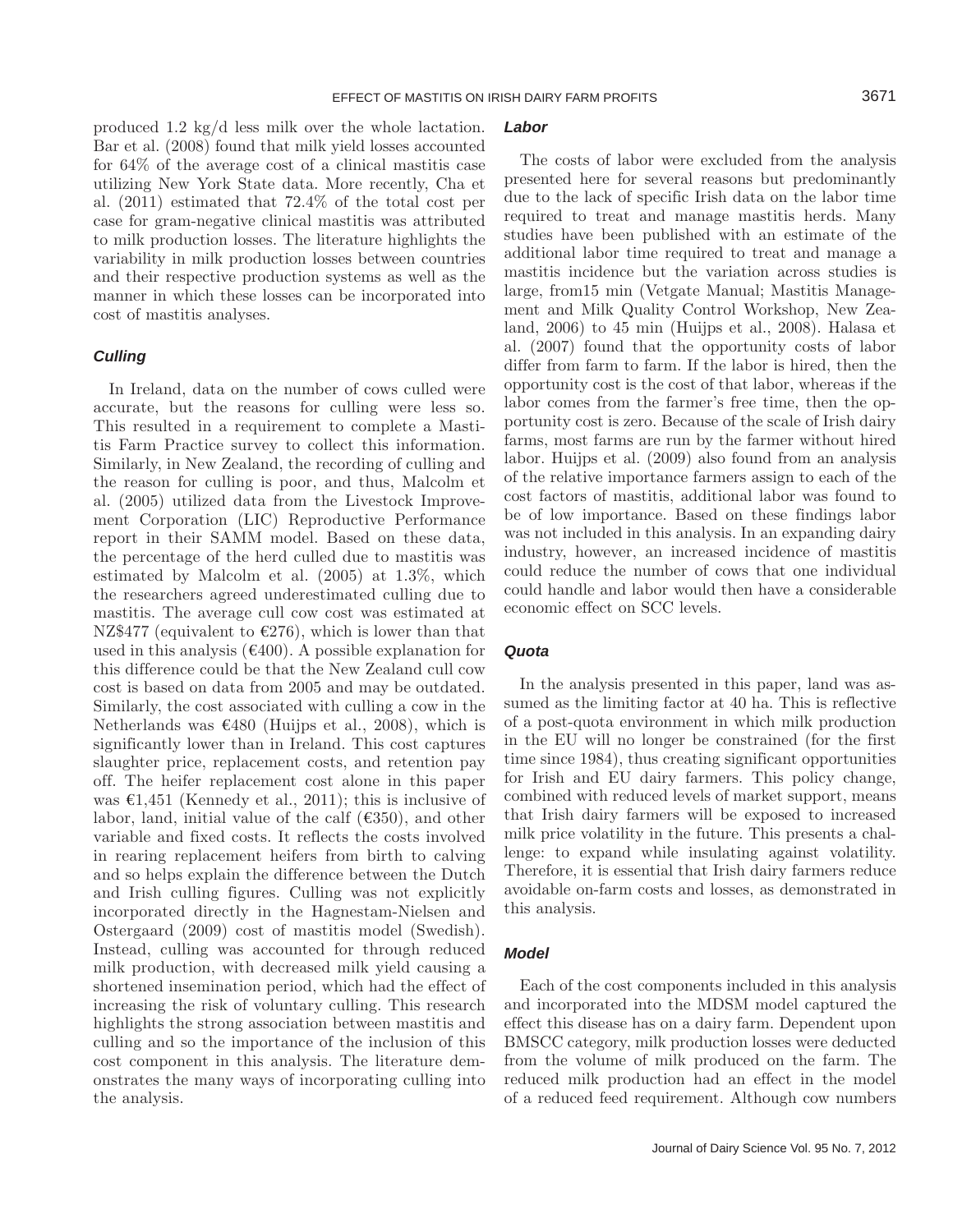increased to utilize the available feed, higher culling at higher SCC thresholds resulted in increased revenue from cull cow sales and higher replacement heifer costs. Diagnostics, veterinary, and treatment costs were applied and incorporated into the animal health cost calculations. The model simulated the effects of mastitis on dairy farm production, culling, costs, revenue, and finally profitability.

## *Future Applications*

Mastitis has implications at processor level as well as at farm level, and these costs have not been quantified in this analysis. Hogeveen and Østerås (2005) identified the costs of mastitis or high SCC at the processor level, such as reduced milk quality, reduced product yield, flavor change, and reduced shelf life. Each of these factors will affect customer satisfaction, product rating, product market value, and ultimately the returns to processors and producers. It is commonly agreed that high SCC in milk reduces the yield and quality of cheese (Klei et al., 1998; Ma et al., 2000) Utilizing the processing sector model developed by Geary et al. (2010), the effect of these factors on processor revenue, net milk value (total revenue – total costs), milk price paid to farmers, and component values of milk (value per kilogram of fat and protein) can be estimated. This analysis will be investigated using the Moorepark Processing Sector Model (MPSM; Geary et al., 2010).

In addition, the data presented in this paper can be used to build an on-farm "cost of mastitis" calculator similar to that developed by Huijps et al. (2008) for Dutch dairy farms, the SAMM calculator developed for New Zealand dairy farmers, and the Countdown Down Under calculator developed for Australian dairy farmers.

## **CONCLUSIONS**

Mastitis resulted in a considerable reduction in profit on Irish dairy farms decreasing from  $\text{\textsterling}31,252$  at a BM-SCC of  $\langle 100,000 \text{ cells/mL}$  to  $\epsilon$ 11,748 at a BMSCC of >400,000 cells/mL. An analysis conducted by Berry et al. (2006) to document temporal trends in BMSCC on Irish dairy herds between 1994 and 2004 found the national geometric mean SCC to be 250,937 cells/mL in 2004. Based on the analysis carried out in this study, at this SCC level Irish dairy farms would be sustaining large losses. In order for Irish dairy farmers to prosper in a post-quota environment, which will be highly competitive, unnecessary on-farm costs and losses need to be minimized. Quantifying the costs of mastitis to demonstrate the losses occurring on Irish dairy farms is an important step in motivating farmers to acknowledge the scale of the problem and implement effective management practices aimed at improving mastitis control and reducing the associated costs.

#### **ACKNOWLEDGMENTS**

The authors thank Paddy Kelly (Munster Cattle Breeding Group, Co. Cork, Ireland) for use of his PhD thesis results in this analysis. Many thanks to Regina Sayers, Noel Byrne, and Eugene O'Doherty (all of Teagasc, Moorepark, Co. Cork, Ireland) for use of their Herd Ahead data and for their support in administering the Mastitis Farm Practice surveys and compiling the final dataset. The authors also thank ICBF (Bandon, Co. Cork, Ireland) for providing the milk production file. The authors acknowledge the financial support of the Department of Agriculture, Fisheries and Food (Ireland) through the Research Stimulus Fund (RSF 10-714).

#### **REFERENCES**

- Bar, D., Y. T. Grohn, G. Bennett, R. N. Gonzalez, J. A. Hertl, H. F. Schulte, L. W. Tauer, F. L. Welcome, and Y. H. Schukken. 2007. Effect of repeated episodes of generic clinical mastitis on milk yield in dairy cows. J. Dairy Sci. 90:4643–4653.
- Bar, D., L. W. Tauer, G. Bennett, R. N. González, J. A. Hertl, Y. H. Schukken, H. F. Schulte, F. L. Welcome, and Y. T. Gröhn. 2008. The cost of generic clinical mastitis in dairy cows as estimated using dynamic programming. J. Dairy Sci. 91:2205–2214.
- Berry, D. P., B. O'Brien, E. J. O'Callaghan, K. O. O'Sullivan, and W. J. Meaney. 2006. Temporal trends in bulk tank somatic cell count and total bacterial count in Irish dairy herds during the past decade. J. Dairy Sci. 89:4083–4093.
- Binfield, J., T. Donnellan, K. Hanarahan, and P. Westhoff. 2008. FA-PRI-Ireland Baseline 2008: Outlook for EU and Irish Agriculture. FAPRI-Ireland Partnership Teagasc, Carlow, Ireland.
- Cha, E., D. Bar, J. A. Hertl, L. W. Tauer, G. Bennett, R. N. González, Y. H. Schukken, F. L. Welcome, and Y. T. Gröhn. 2011. The cost and management of different types of clinical mastitis in dairy cows estimated by dynamic programming. J. Dairy Sci. 94:4476–4487.
- Department of Agriculture, Fisheries and Food. 2011. Regional veterinary laboratory test and price list. Accessed Aug. 23, 2011. http:// www.agriculture.gov.ie/animalhealthwelfare/laboratoryservices/ regionalveterinarylaboratories/testandpricelist/.
- Dillon, P., S. Crosse, G. Stakelum, and F. Flynn. 1995. The effect of calving date and stocking rate on the performance of springcalving dairy cows. Grass Forage Sci. 50:286–299.
- Geary, U., N. Lopez-Villalobos, D. J. Garrick, and L. Shalloo. 2010. Development and application of a processing model for the Irish dairy industry. J. Dairy Sci. 93:5091–5100.
- Hagnestam-Nielsen, C., and S. Ostergaard. 2009. Economic impact of clinical mastitis in a dairy herd assessed by stochastic simulation using different methods to model yield losses. Animal 3:315–328.
- Halasa, T., K. Huijps, O. Osteras, and H. Hogeveen. 2007. Economic effects of bovine mastitis and mastitis management: A review. Vet. Q. 29:18–31.
- Hogeveen, H., and O. Østerås. 2005. Mastitis management in an economic framework. Pages 41–52 in Proc. 4th IDF Int. Dairy Conf.: Mastitis in Dairy Production: Current Knowledge and Future Solutions. Wageningen Academic Publishers, Wageningen, the Netherlands.
- Horan, B., P. Dillon, P. Faverdin, L. Delaby, F. Buckley, and M. Rath. 2005. The interaction of strain of Holstein-Friesian cows and pas-